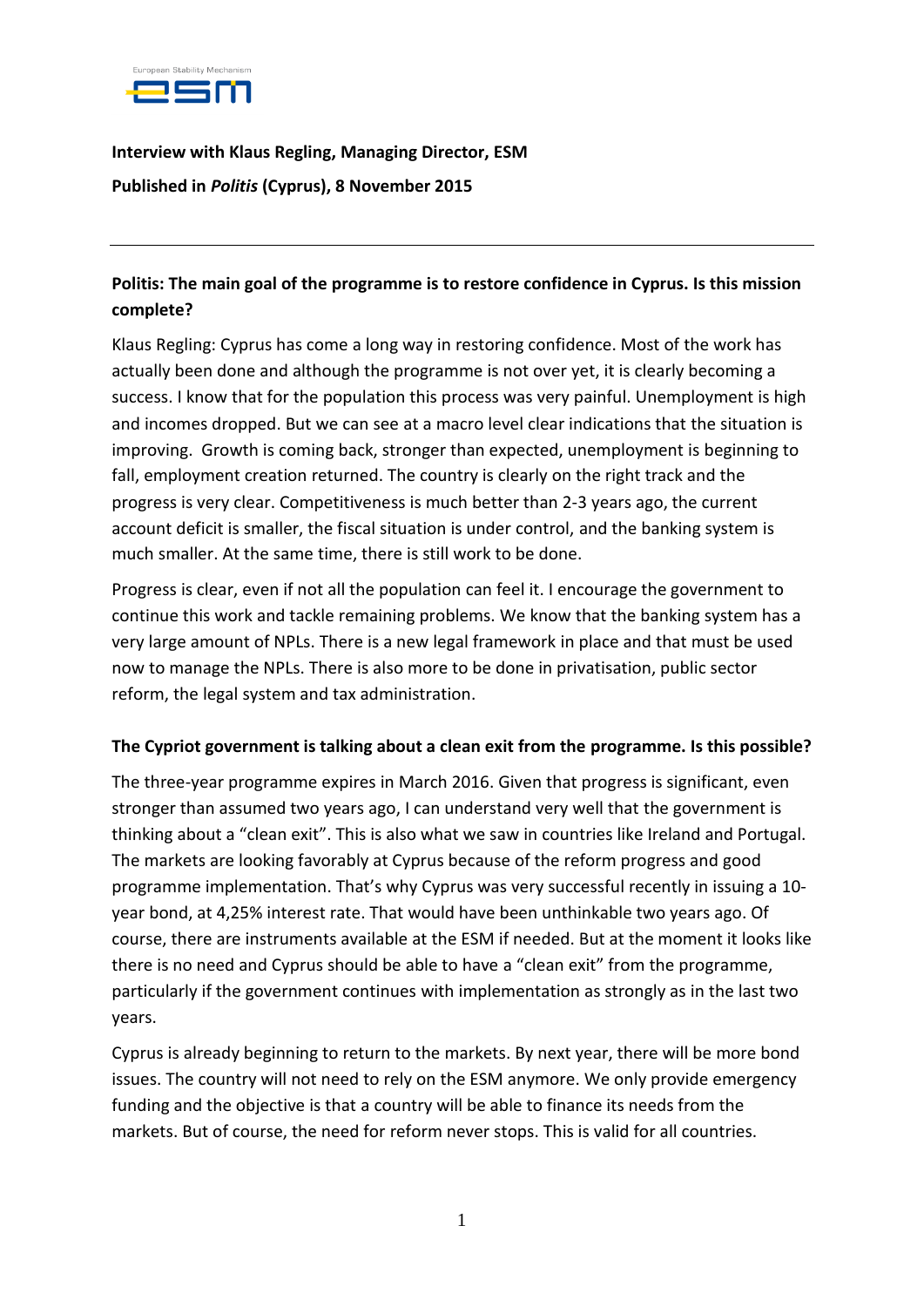

## **The Cypriot debt is assessed by credit rating agencies as non-investment grade and it seems that it is going to remain there for the foreseeable future. Isn't that problematic? For example, what will happen with the QE programme?**

We know that given the current situation, Cyprus will not be eligible for QE after the end of the programme. But on the rating side we also see a positive trend over the last few months. I have no doubts that with continued implementation of reforms, this positive trend will continue. The rating over time will return to investment grade but I can't say when. The government should take that as encouragement to continue implementing reforms.

#### **Last Tuesday the eighth review of the programme started. This will be the final review?**

It depends on the outcome of this review. It may be the final one or there may be another visit before March. I cannot say today. But it's not so important if this is the final review. We will be in close contact with the government for a long time to come. All creditors have their own mechanisms to stay in touch with the government. The ESM Treaty requires us to do that given the amount of money that we have disbursed to Cyprus. We call it the early warning system. We will monitor developments in the country because we need to be confident that we will be repaid on time. The first repayment of the principal is set for 2025 and the last payment is due in 2031.

The Commission also has a post – programme monitoring system. After the crisis, we set up the European Semester, which is a monitoring mechanism for every euro area country. So there is a continued dialogue between the European institutions and every country of the euro area, which is particularly close between creditors and the countries that borrowed from us.

#### **So the surveillance will not stop this March?**

Surveillance happens everywhere in the euro area, also for Germany and others. The euro relies very much on surveillance. We all have to live together and avoid wrong policies. That applies for every country, not only to countries that borrowed from the ESM. As an example, again, Germany and France also receive (from the European Commission) socalled Country Specific Recommendations once a year, and Cyprus will receive these Recommendations every year too. This is a normal activity inside the euro area. This will get stronger, not lighter. Surveillance before the crisis wasn't good enough, otherwise we should have been able to detect earlier that a number of countries had problems accumulating. Surveillance helps to avoid problems from becoming too big, like loss of competitiveness or housing bubbles. At the same time, surveillance has a second objective, to identify areas where countries can do more to strengthen this growth potential. And this applies to every country in the euro area. If not for anything else, every country has the objective to strengthen its growth potential. Growth potential is low in Europe, partly for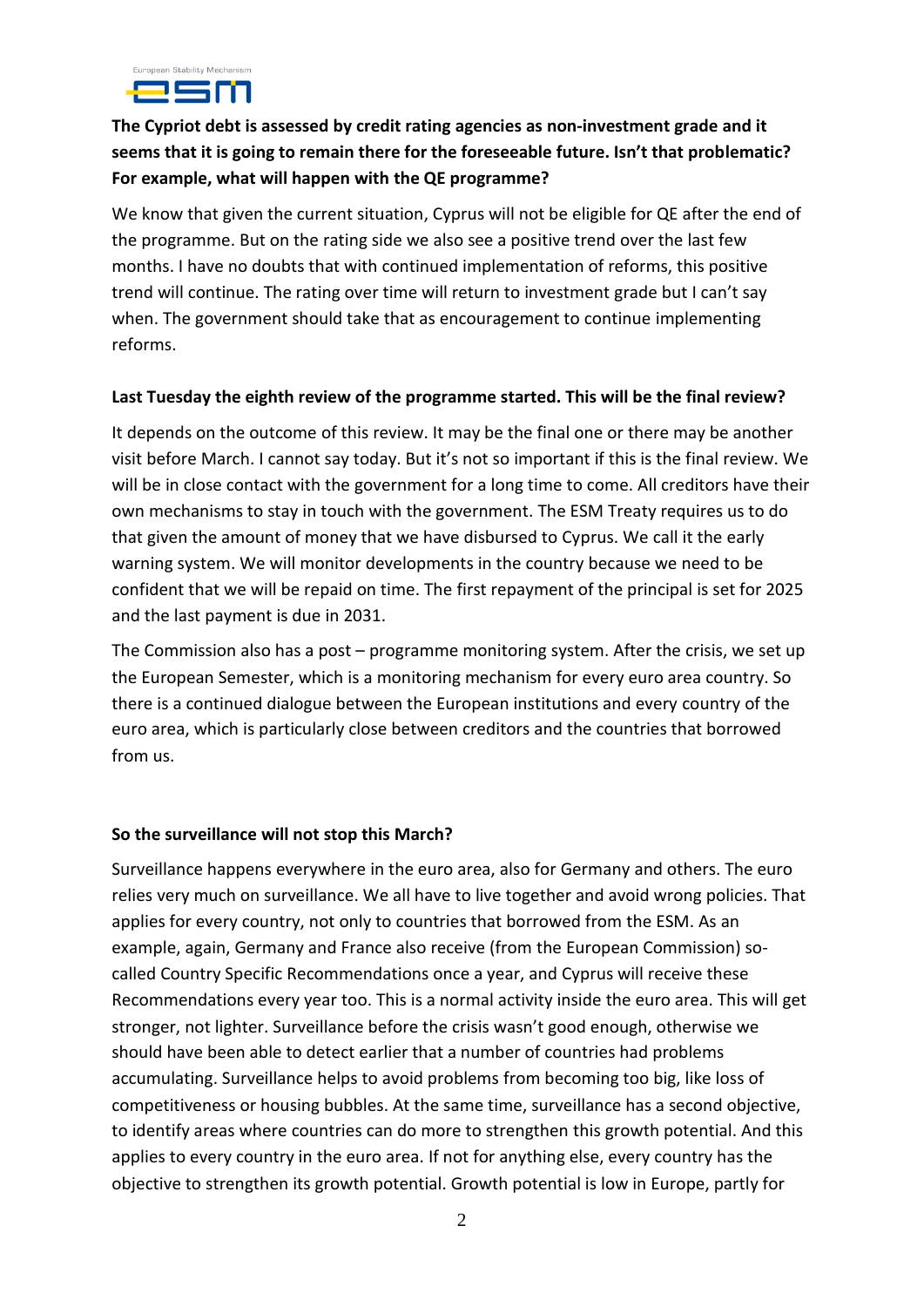

demographic reasons, partly because productivity gains are low. Every country has a job to do. So reforms never end, even after the difficult, painful reform agenda adopted in the context of the programme. This pays off. Countries that implement reforms, like Ireland, Spain, Portugal, they have now very good economic performance. Ireland and Spain have the highest growth performance in the European Union and I am not surprised. This is the result of all their reform efforts. If Cyprus continues on this reform path, I'm convinced that strong growth also will return.

## **Due to over performance in public finances a significant amount of money of over 2 billion euros is not going to be disbursed. Could that amount of money be used for other purposes, for example compensating depositors or for the establishment of a "bad bank"?**

I don't think that is possible. The financial assistance agreement to Cyprus in March 2013 was very clear: the money made available from the ESM and IMF can be used for budgetary financing, for debt repayment, and for bank recapitalisation.

## **NPLs remain at high levels and the banking system does not contribute to the real economy. Is there a danger of disrupting the recovery of the economy, due to the inability of the banking sector to support households and companies?**

That is right. There is a link between a large amount of NPLs and the reduced ability of the banking sector to provide new loans. That's why it is so urgent to deal with the NPLs. We know that takes some time. The Government and the Parliament put in place a legal framework to deal better with the NPL problem. Now the issue is to apply this framework to manage the NPLs, which is relatively new. Banks should expect some losses and owners should also be prepared to come to an agreement with the banks. The faster that process unfolds, the sooner we can expect banks to be able to play their normal role of providing credit to the economy.

## **In this process you describe, how important is new legislation on selling loans and securitization? Selling loans is the big issue of the current programme that remains to be implemented?**

These two important laws are still pending. Once they are implemented, this should help to improve the NPL management and banks should then return faster to a healthy situation and start providing credit.

## **But public opinion is afraid this legislation and the discussion in parliament are not easy. Could a legislative dead end become an obstacle for the upcoming reviews?**

I won't comment on the political situation, but I see that the parliament in Cyprus, on previous occasions has been willing to accept difficult legislation for good reasons. Because it was needed to help the economy to move forward. We are again at such a moment. We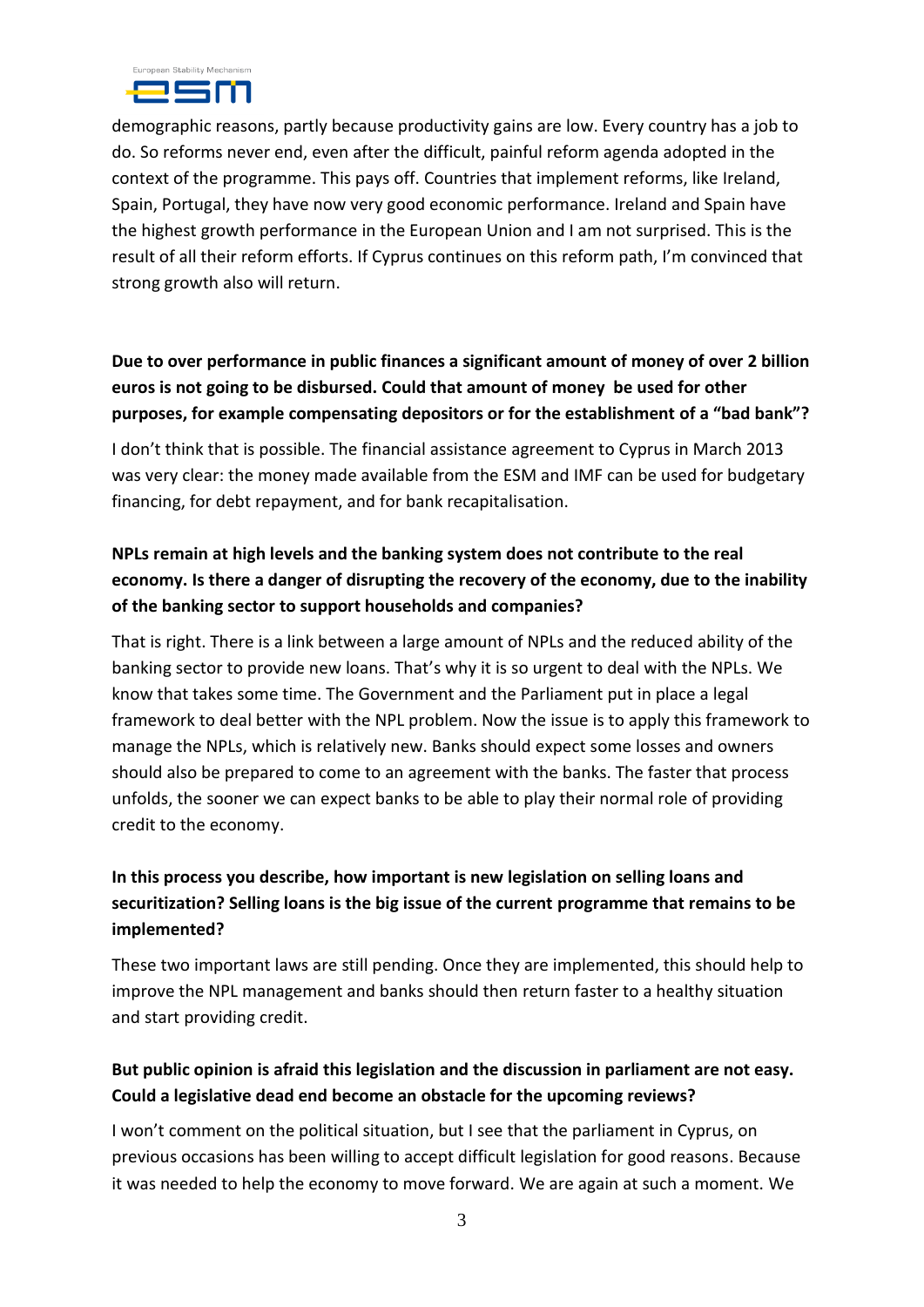

don't want to penalize anybody. The purpose of this legislation is to reduce the NPL burden for the banks in order to provide loans again. That will help everybody in the end. In this process, both sides have to make compromises. Banks and homeowners have to try to find a fair deal.

#### **A question concerning Greece. There exists an obvious difficulty in fulfilling the commitments. Is Grexit still on the table, as a possibility, even by accident?**

Greece was always a special case compared to other countries that received money from the ESM. Earlier this year, this became very clear again as Greece went through a very special and dramatic situation. Some people tend to forget but last year we had seen growth in Greece, unemployment started to fall and the country was able to issue, again, a bond in the markets. That was a good development, although with the election process this progress stopped and the new government decided to reverse many reforms. The result was that Greece returned to negative growth rate, unemployment went up again and we saw a loss of confidence. That's why Greece needed a third programme.

In the meantime, there was a new election and the new government, with the same prime minister, have shown renewed commitment to the reforms. Prime Minister Tsipras has a clear mandate now to implement reforms. So this election was very important. Greece can restart a process which was interrupted for almost a year. This interruption became very costly for the economy and that makes the situation now very difficult because the country had to start from a lower base than it would have otherwise. As a consequence, the people will have to endure again some difficult measures. We had to provide more money and euro area governments had to defend a third programme in their parliaments. If Greece implements reforms - as it proved it is able to do -- the country can return to a positive growth path and the population can feel the benefits.

# **For the Greek government, a very important issue is debt relief. The IMF asks from the Eurozone a formal restructuring of Greek debt before the IMF will lend new money to the country. I understand that this is an ongoing situation, but which is the margin for a new restructuring of Greek debt?**

The position of the IMF is not new. At the moment, they are not disbursing money. We are. But the IMF is willing to enter the new programme under some conditions - debt relief is one of them. The euro area countries, at the same time, have made the promise to provide additional debt relief and to discuss it after the conclusion of the first review of this third programme. Hopefully, this review can be concluded later this month. We have some delay already as it was supposed to be concluded in October. After the review, the euro area will do what is has committed to do -explore options for further debt relief.

It is clear that we will not provide a nominal "haircut". I also believe that is not necessary because there is no debt overhang in Greece and we already provide a huge debt relief every year. It is in fact, the biggest debt relief that any country has ever received in history.